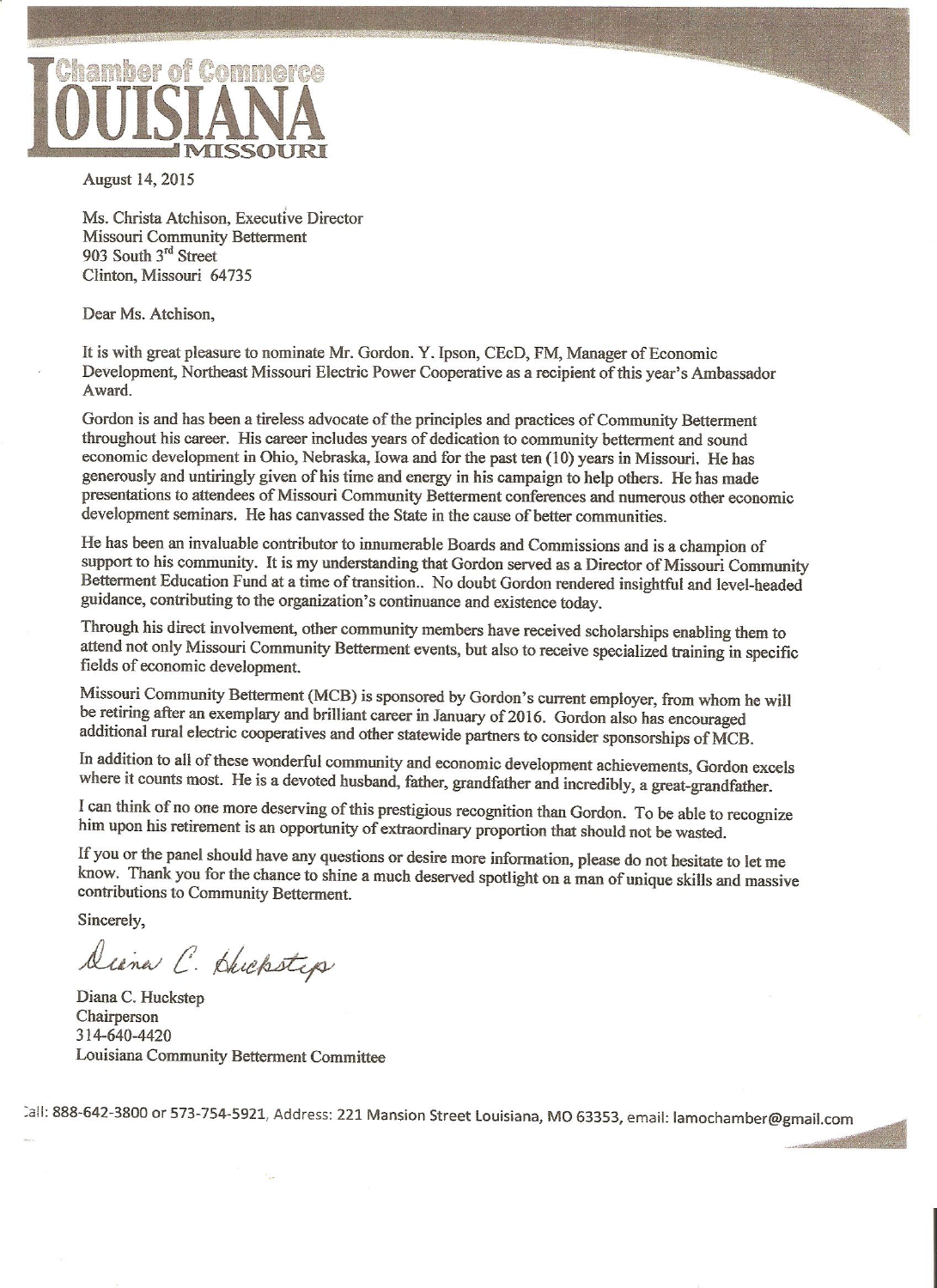

**Office of the Mayor Bart Niedner, Mayor [Mayor@Louisiana-MO.com](mailto:Mayor@Louisiana-MO.com) (573) 754-4132 main**

August 25, 2015

Re Gordon Y. Ipson Nomination

It is my true pleasure to write you in support of the nomination of Gordon Ipson as a recipient of this year's Ambassador Award.

Gordon is a true "old school" economic development practitioner where everything is economic development and community development is a sub-set to the broader mandate. Gordon has been a bright light throughout the state and has been an on-going help to me here in the City of Louisiana.

It is my understanding that Gordon has brought this same level of intensity to assignments throughout his career in Iowa, Nebraska, and Ohio before the ten years he has devoted to Missouri.

Gordon is the embodiment of community service and commitment to improving the quality of life to the fullest extent possible. I can think of no one more deserving of this recognition by Missouri Community Betterment than Gordon Ipson. I am available to answer any questions you may have regarding my assessment of Gordon's qualifications to receive this award.

Be well,

Bart Niedner, Mayor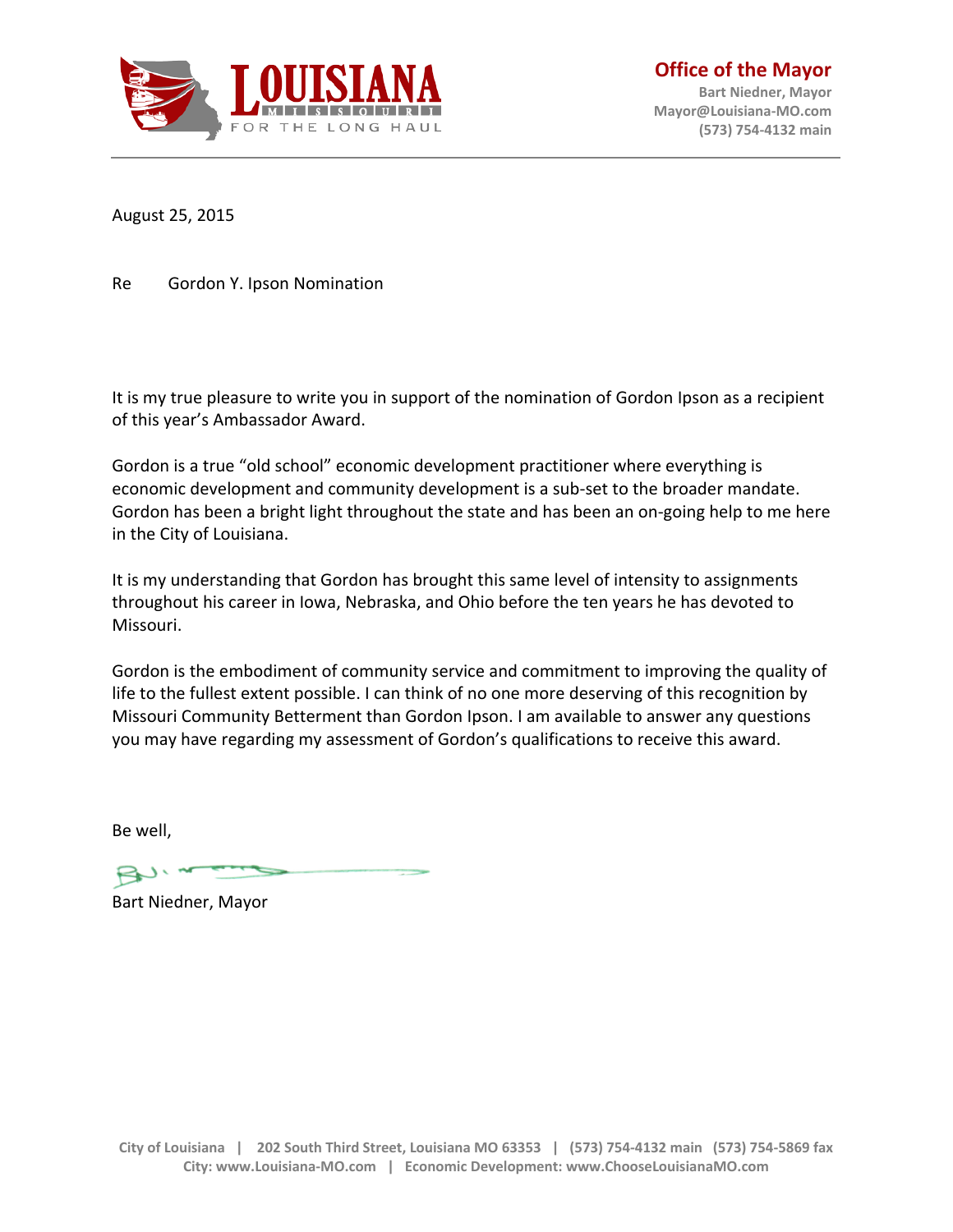

August 17, 2015

Ms. Christa Atchison, Executive Director Missouri Community Betterment

Dear Ms. Atchison,

It is my great pleasure to support Mr. Gordon. Y. Ipson CEcD, FM, Manager of Economic Development, Northeast Missouri Electric Power Cooperative as a recipient of this year's Ambassador Award. Gordon is and has been a tireless advocate of the principals and practices of Community Betterment throughout his career. He has made presentations to attendees of Missouri Community Betterment conferences and numerous other economic development seminars. He has canvassed the State in the cause of better communities.

The Northeast Development Partnership began under Gordon's leadership and he continually supports the communities in the Northeast region with economic and community development. He has always promoted MCB in the best light and with the intention of having as many involved as possible.

Through his direct involvement, other community members have received "scholarships" enabling them to attend not only Missouri Community Betterment events but also to receive specialized training in specific fields of economic development.

Missouri Community Betterment (MCB) is sponsored by Gordon's current employer, from whom he will be retiring after an exemplary and brilliant career this coming January. Gordon also has encouraged additional rural electric cooperatives and other statewide partners to consider sponsorships of MCB.

I can think of no one more deserving of this prestigious recognition than Gordon. To be able to recognize him upon his retirement is an opportunity of extraordinary proportion that should not be wasted.

If you and/or the panel should have any questions or desire more information do not hesitate to let me know. I can be reached at 660-665-2003 or cchrisman@kirksvillecity.com

Sincerely, *Carolyn Chrisman*

Carolyn Chrisman NMDP President